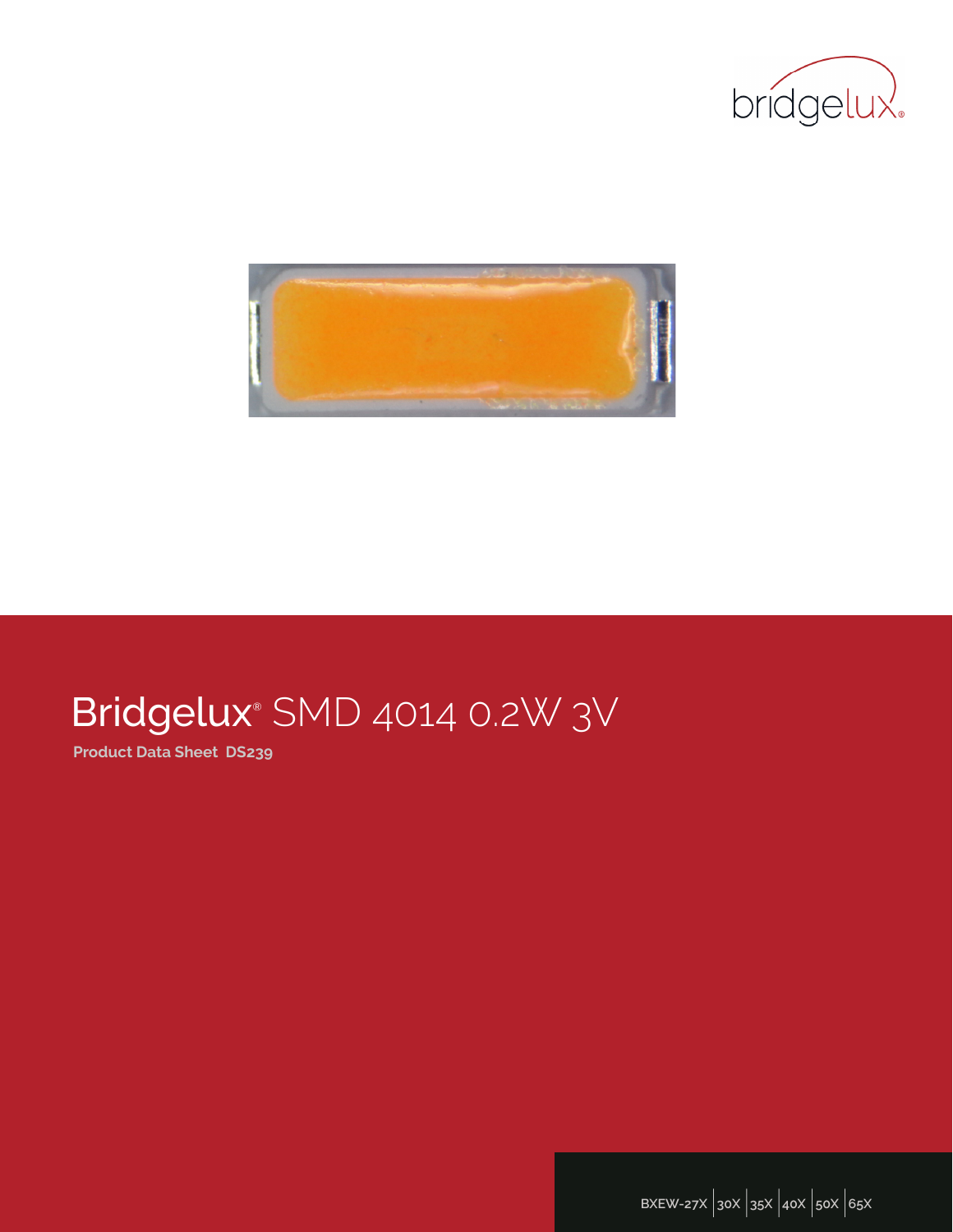# SMD 4014



## Introduction

The Bridgelux SMD 4014 low power LED has high efficacy. With its broad lumen coverage and wide range of CCT options, the SMD 4014 provides unparalleled design-in flexibility for indoor lighting applications. The SMD 4014 is ideal as a drop-in replacement for emitters with an industry standard 4.0mm x 1.4mm footprint. →<br>• Solid Strand Responsive<br>Strand Strand Control Strand Control Strand<br>Franch Strand Control Control Control Control Control Control Compliant with e<br>• Compliant with e<br>• Design flexibility

#### **Features**

- Industry-standard 4014 footprint
- 9 bin color control enables tight color control
- Enables 3- and 5-step MacAdam ellipse custom binning kits
- RoHS compliant and lead free
- Multiple CCT configurations for a wide range of lighting applications

#### **Benefits**

- Lower operating and manufacturing cost
- Ease of design and rapid go-to-market
- Uniform, consistent white light
- Reliable and constant white point
- Compliant with environmental standards
- · Design flexibility

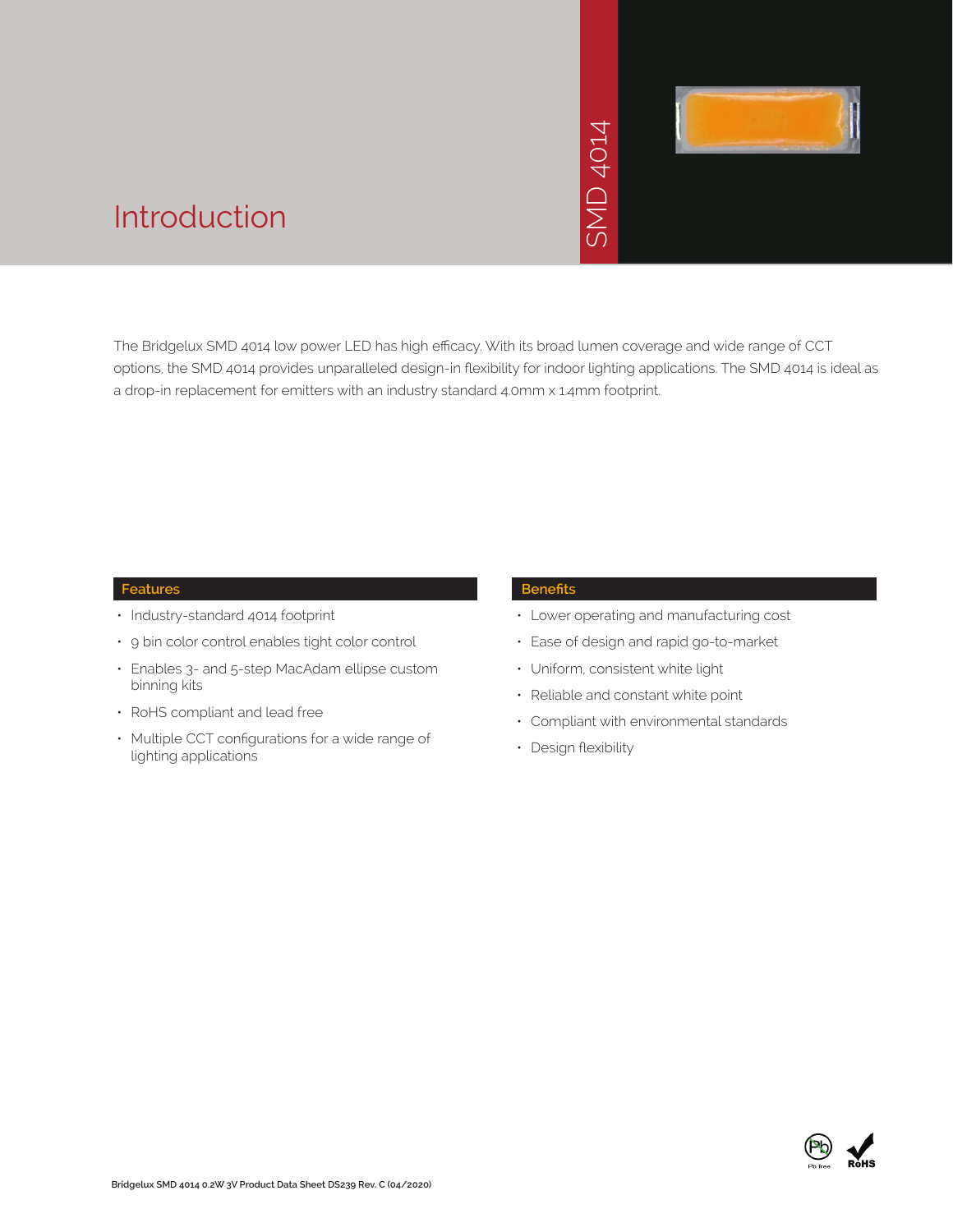## **Contents**

| Product Feature Map               | $\overline{c}$ |
|-----------------------------------|----------------|
| Product Nomenclature              | $\mathbf{2}$   |
| <b>Product Test Conditions</b>    | $\overline{c}$ |
| <b>Product Selection Guide</b>    | 3              |
| <b>Electrical Characteristics</b> | $\overline{4}$ |
| Absolute Maximum Ratings          | 5              |
| <b>Product Bin Definitions</b>    | 6              |
| Performance Curves                | 9              |
| <b>Typical Radiation Pattern</b>  | 12             |
| Typical Color Spectrum            | 13             |
| <b>Mechanical Dimensions</b>      | 14             |
| Reliability                       | 15             |
| Reflowing Characteristics         | 16             |
| Packaging                         | 17             |
| Design Resources                  | 19             |
| Precautions                       | 19             |
| <b>Disclaimers</b>                | 19             |
| About Bridgelux                   | 20             |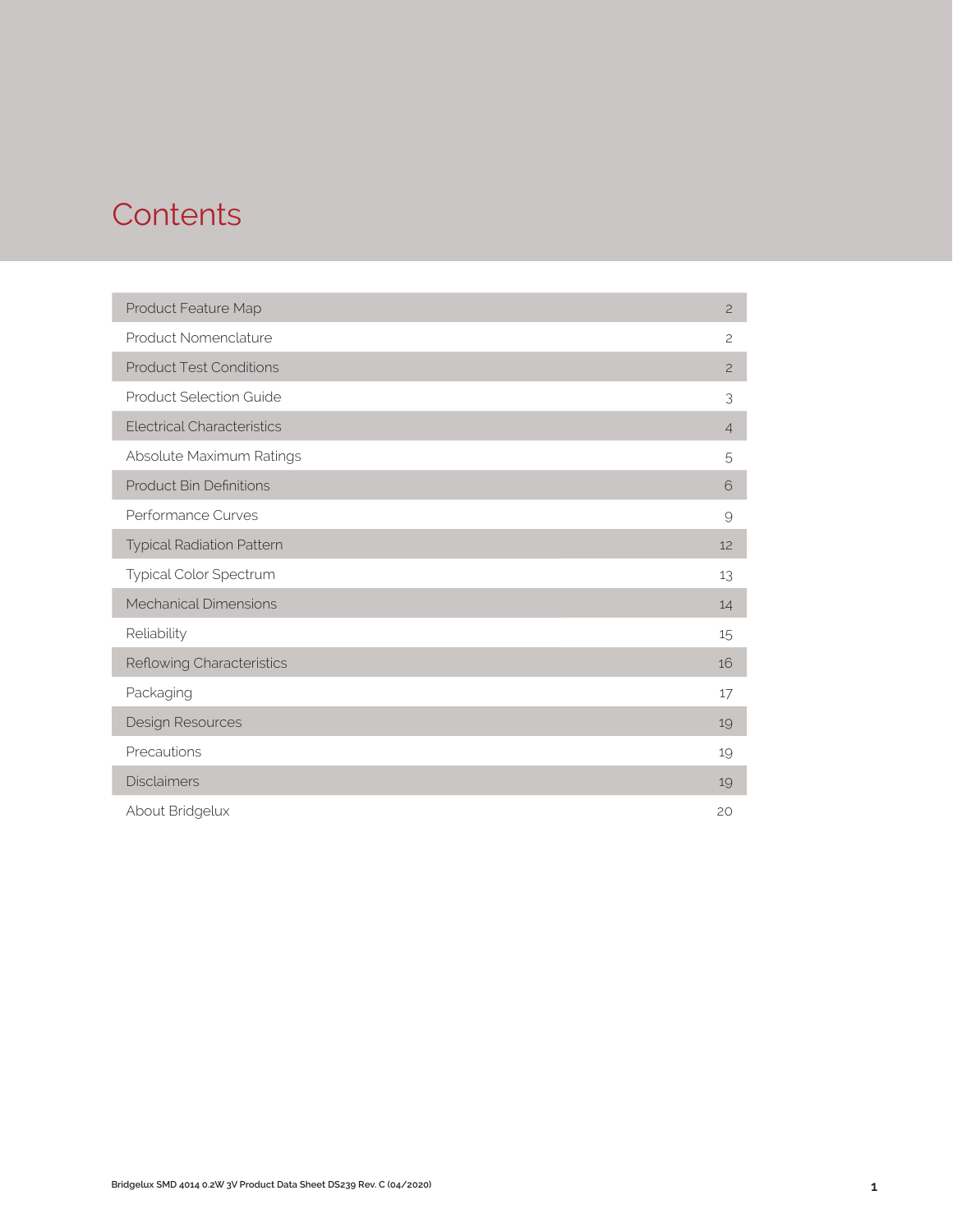## Product Feature Map

Bridgelux SMD LED products come in industry standard package sizes and follow ANSI binning standards. These LEDs are optimized for cost and performance, helping to ensure highly competitive system lumen per dollar performance while addressing the stringent efficacy and reliability standards required for modern lighting applications.





#### **Product Test Conditions**

Bridgelux SMD 4014 LEDs are tested and binned with a 10ms pulse of 60mA at T<sub>j</sub> (junction temperature)=T<sub>sp</sub> (solder point temperature) =25°C. Forward Voltage 、,Luminous flux and color are binned at a Tj=Tsp=25°C.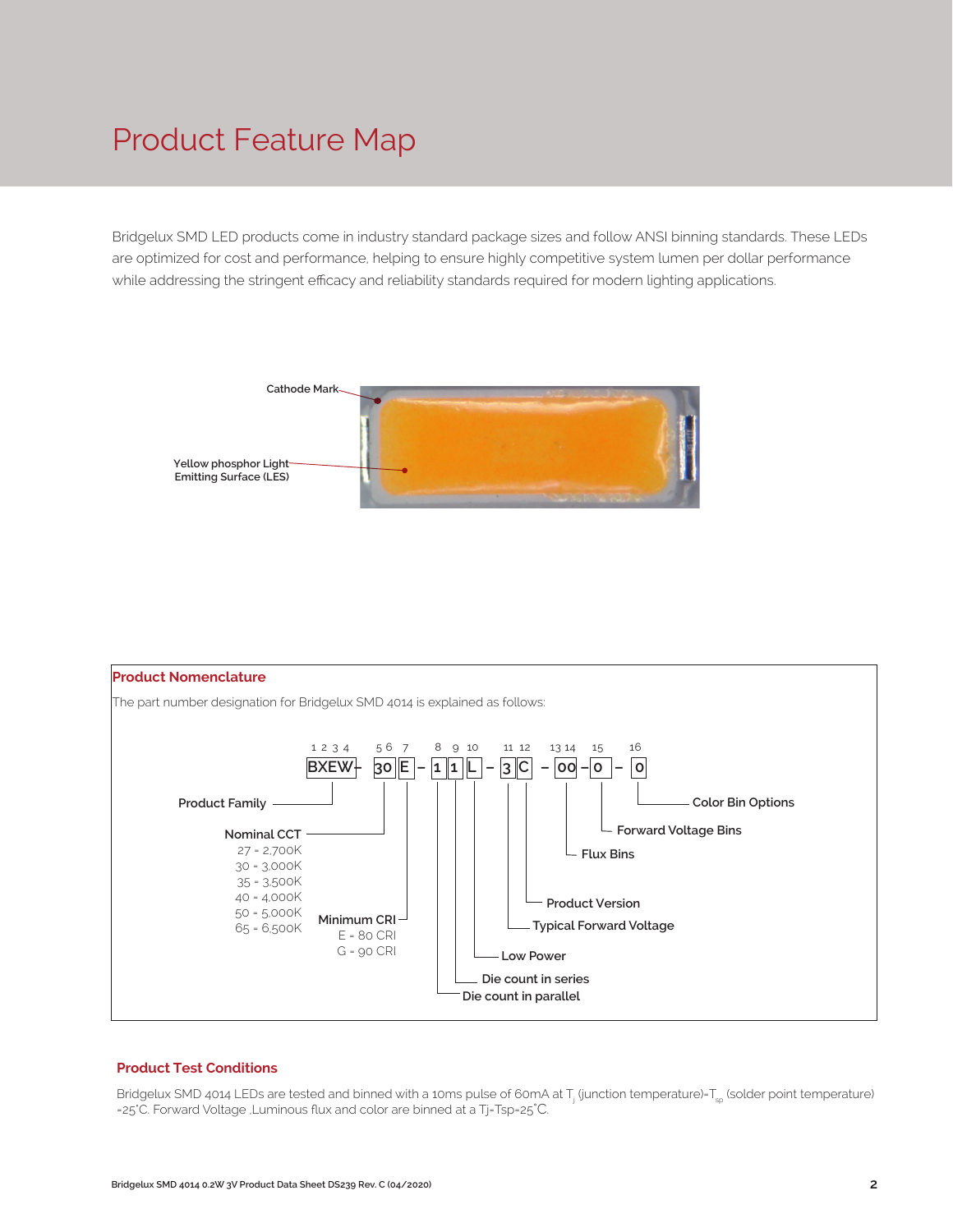## Product Selection Guide

The following product configurations are available:

| Part Number <sup>1,6</sup> | Nominal CCT <sup>2</sup> | CRI3.5 | <b>Nominal</b><br><b>Drive Current</b> |     | Forward Voltage <sup>4.5</sup><br>(V) |            | <b>Typical Pulsed</b> | <b>Typical Power</b> | <b>Typical Efficacy</b>     |
|----------------------------|--------------------------|--------|----------------------------------------|-----|---------------------------------------|------------|-----------------------|----------------------|-----------------------------|
|                            | (K)                      |        | (mA)                                   | Min | <b>Typical</b>                        | <b>Max</b> | Flux $(lm)^{4.5}$     | (W)                  | $\frac{\text{m}}{\text{m}}$ |
| BXEW-27E-11L-3C-00-0-0     | 2700                     | 80     | 60                                     | 2.6 | 2.85                                  | 3.1        | 29.0                  | O.2                  | 167                         |
| BXEW-27G-11L-3C-00-0-0     | 2700                     | 90     | 60                                     | 2.6 | 2.85                                  | 3.1        | 24.5                  | O.2                  | 141                         |
| BXEW-30E-11L-3C-00-0-0     | 3000                     | 80     | 60                                     | 2.6 | 2.85                                  | 3.1        | 30.5                  | O.2                  | 178                         |
| BXEW-30G-11L-3C-00-0-0     | 3000                     | 90     | 60                                     | 2.6 | 2.85                                  | 3.1        | 26.5                  | O.2                  | 155                         |
| BXEW-35E-11L-3C-00-0-0     | 3500                     | 80     | 60                                     | 2.6 | 2.85                                  | 3.1        | 30.5                  | O.2                  | 178                         |
| BXEW-35G-11L-3C-00-0-0     | 3500                     | 90     | 60                                     | 2.6 | 2.85                                  | 3.1        | 26.5                  | O.2                  | 155                         |
| BXEW-40E-11L-3C-00-0-0     | 4000                     | 80     | 60                                     | 2.6 | 2.85                                  | 3.1        | 32.5                  | O.2                  | 190                         |
| BXEW-40G-11L-3C-00-0-0     | 4000                     | 90     | 60                                     | 2.6 | 2.85                                  | 3.1        | 28.0                  | O.2                  | 164                         |
| BXEW-50E-11L-3C-00-0-0     | 5000                     | 80     | 60                                     | 2.6 | 2.85                                  | 3.1        | 32.5                  | O.2                  | 190                         |
| BXEW-50G-11L-3C-00-0-0     | 5000                     | 90     | 60                                     | 2.6 | 2.85                                  | 3.1        | 28.0                  | O.2                  | 164                         |
| BXEW-65E-11L-3C-00-0-0     | 6500                     | 80     | 60                                     | 2.6 | 2.85                                  | 3.1        | 32.5                  | O.2                  | 190                         |
| BXEW-65G-11L-3C-00-0-0     | 6500                     | 90     | 60                                     | 2.6 | 2.85                                  | 3.1        | 28.0                  | O.2                  | 164                         |

#### **Table 1:** Selection Guide, Pulsed Measurement Data at 60mA (T<sub>j</sub>=T<sub>sp</sub>=25°C)

**Table 2:** Selection Guide, Pulsed Test Performance  $(T_{sp} = 85^{\circ}C)^{7,8}$ 

| Part Number <sup>1,6</sup> | Nominal<br>Nominal CCT <sup>2</sup><br>CRI35<br><b>Drive Current</b> |    |      | Forward Voltage <sup>4.5</sup><br>(V) |                | <b>Typical Pulsed</b> | <b>Typical Power</b>     | <b>Typical Efficacy</b> |                              |
|----------------------------|----------------------------------------------------------------------|----|------|---------------------------------------|----------------|-----------------------|--------------------------|-------------------------|------------------------------|
|                            | (K)                                                                  |    | (mA) | Min                                   | <b>Typical</b> | Max                   | Flux (lm) <sup>4.5</sup> | (W)                     | $\frac{\text{Im}}{\text{W}}$ |
| BXEW-27E-11L-3C-00-0-0     | 2700                                                                 | 80 | 60   | 2.5                                   | 2.79           | 3.0                   | 26.6                     | O.2                     | 156                          |
| BXEW-27G-11L-3C-00-0-0     | 2700                                                                 | 90 | 60   | 2.5                                   | 2.79           | 3.0                   | 22.5                     | O.2                     | 132                          |
| BXEW-30E-11L-3C-00-0-0     | 3000                                                                 | 80 | 60   | 2.5                                   | 2.79           | 3.0                   | 28.1                     | O.2                     | 168                          |
| BXEW-30G-11L-3C-00-0-0     | 3000                                                                 | 90 | 60   | 2.5                                   | 2.79           | 3.0                   | 24.4                     | O.2                     | 146                          |
| BXEW-35E-11L-3C-00-0-0     | 3500                                                                 | 80 | 60   | 2.5                                   | 2.79           | 3.0                   | 28.1                     | O.2                     | 168                          |
| BXEW-35G-11L-3C-00-0-0     | 3500                                                                 | 90 | 60   | 2.5                                   | 2.79           | 3.0                   | 24.4                     | O.2                     | 146                          |
| BXEW-40E-11L-3C-00-0-0     | 4000                                                                 | 80 | 60   | 2.5                                   | 2.79           | 3.0                   | 29.9                     | O.2                     | 179                          |
| BXEW-40G-11L-3C-00-0-0     | 4000                                                                 | 90 | 60   | 2.5                                   | 2.79           | 3.0                   | 25.8                     | O.2                     | 154                          |
| BXEW-50E-11L-3C-00-0-0     | 5000                                                                 | 80 | 60   | 2.5                                   | 2.79           | 3.0                   | 29.9                     | O.2                     | 179                          |
| BXEW-50G-11L-3C-00-0-0     | 5000                                                                 | 90 | 60   | 2.5                                   | 2.79           | 3.0                   | 25.8                     | O.2                     | 154                          |
| BXEW-65E-11L-3C-00-0-0     | 6500                                                                 | 80 | 60   | 2.5                                   | 2.79           | 3.0                   | 29.9                     | O.2                     | 179                          |
| BXEW-65G-11L-3C-00-0-0     | 6500                                                                 | 90 | 60   | 2.5                                   | 2.79           | 3.0                   | 25.8                     | O.2                     | 154                          |

Notes for Table 1 & 2:

1. The last 6 characters (including hyphens '-') refer to flux bins, forward voltage bins, and color bin options, respectively. "00-0-0" denotes the full distribution of flux, forward voltage, and 7 SDCM color.

 Example: BXEW-30E-11L-3C-00-0-0 refers to the full distribution of flux, forward voltage, and color within a 3000K 7-step ANSI standard chromaticity region with a minimum of 80CRI, 1x1 die configuration, 2.9V typical forward voltage.

- 2. Product CCT is targeted at Tsp = 25°C. Nominal CCT as defined by ANSI C78.377-2011.
- 3. Listed CRIs are minimum values and include test tolerance.
- 4. Products tested under pulsed condition (10ms pulse width) at nominal drive current where Tj=Tsp=25°C.
- 5. Bridgelux maintains a ±7.5% tolerance on luminous flux measurements, ±0.1V tolerance on forward voltage measurements, and ±2 tolerance on CRI measurements for the SMD 4014.
- 6. Refer to Table 5 and Table 6 for Bridgelux SMD 4014 Luminous Flux Binning and Forward Voltage Binning information.
- 7. Typical pulsed test performance values are provided as reference only and are not a guarantee of performance.

8. Typical performance is estimated based on operation under pulsed current with LED emitter mounted onto a heat sink with thermal interface material and the solder point temperature maintained at 85°C. Based on Bridgelux test setup, values may vary depending on the thermal design of the luminaire and/or the exposed environment to which the product is subjected.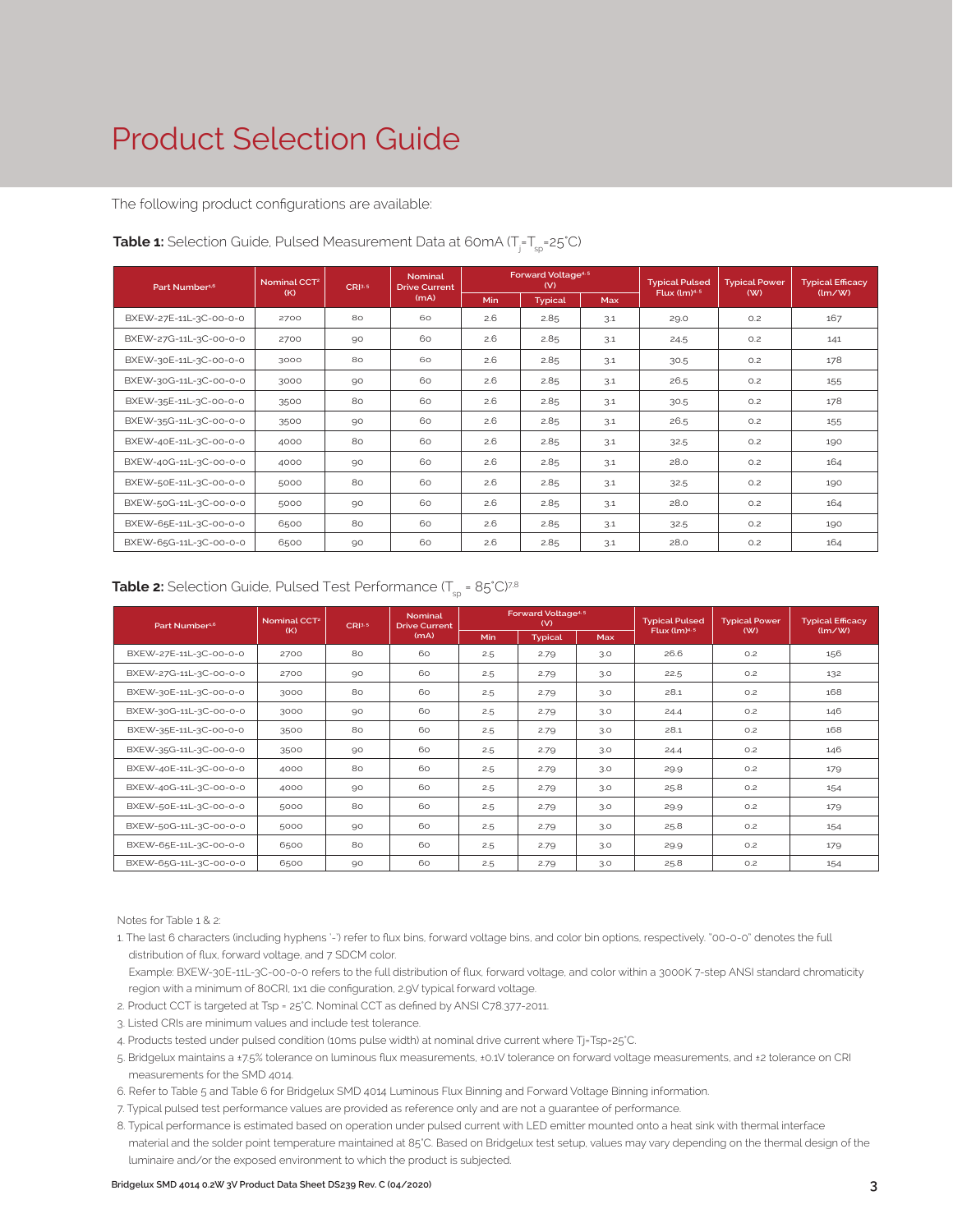## Electrical Characteristics

#### **Table 3: Electrical Characteristics**

|                          |      | <b>Forward Voltage</b><br>$(V)$ <sup>2,3</sup><br><b>Drive Current</b> |                                  |     | <b>Typical</b><br><b>Temperature</b><br><b>Coefficient</b> | <b>Typical</b><br><b>Thermal</b><br><b>Resistance</b>                |  |
|--------------------------|------|------------------------------------------------------------------------|----------------------------------|-----|------------------------------------------------------------|----------------------------------------------------------------------|--|
| Part Number <sup>1</sup> | (mA) | <b>Minimum</b>                                                         | <b>Maximum</b><br><b>Typical</b> |     | of Forward<br>Voltage<br>$\Delta V_z / \Delta T$<br>(mV/C) | <b>Junction</b><br>to Solder Point <sup>4</sup><br>$R_{j-sp}$ (°C/W) |  |
| BXEW-xxE-11L-3C-00-0-0   | 60   | 2.6                                                                    | 2.85                             | 3.1 | $-1.00$                                                    | 18.5                                                                 |  |

Notes for Table 3:

1. The last 6 characters (including hyphens '-') refer to flux bins, forward voltage bins, and color bin options, respectively. "00-0-0" denotes the full distribution of flux, forward voltage, and 7 SDCM color.

 Example: BXEW-30E-11L-3C-00-0-0 refers to the full distribution of flux, forward voltage, and color within a 3000K 7-step ANSI standard chromaticity region with a minimum of 80CRI, 1x1 die configuration, 2.9V typical forward voltage.

2. Bridgelux maintains a tolerance of ± 0.1V on forward voltage measurements. Voltage minimum and maximum values at the nominal drive current are guaranteed by 100% test.

3. Products tested under pulsed condition (10ms pulse width) at nominal drive current where Tsp = 25°C.

4. Thermal resistance value was calculated using total electrical input power; optical power was not subtracted from input power.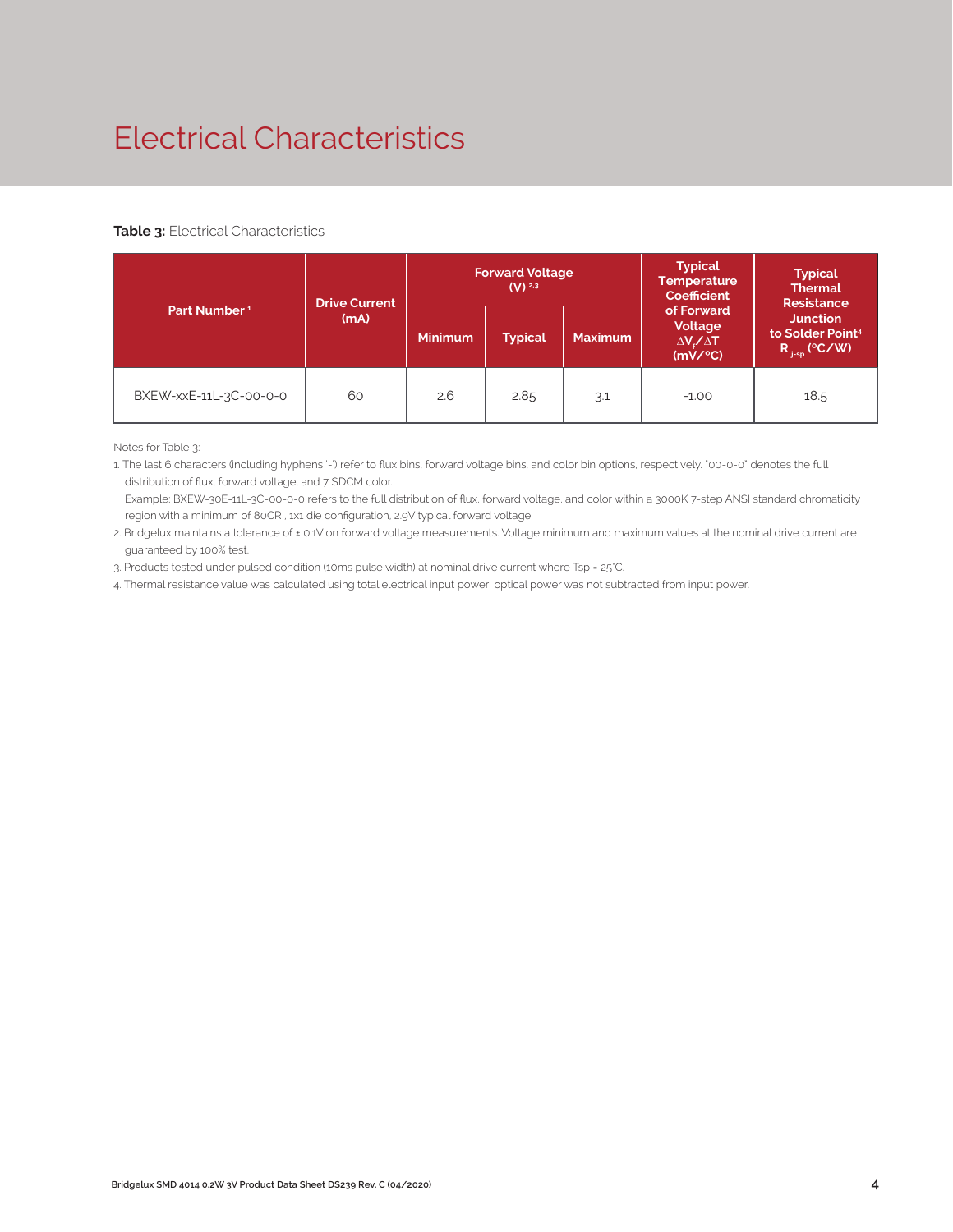# Absolute Maximum Ratings

## **Table 4:** Maximum Ratings

| Parameter                                             | Maximum Rating                                  |
|-------------------------------------------------------|-------------------------------------------------|
| LED Junction Temperature $(T_i)$                      | $125^{\circ}$ C                                 |
| Storage Temperature                                   | $-40^{\circ}$ C to $+105^{\circ}$ C             |
| Operating Solder Point Temperature (T <sub>Sp</sub> ) | $-40^{\circ}$ C to $+105^{\circ}$ C             |
| <b>Soldering Temperature</b>                          | 260°C or lower for a maximum of 10 seconds      |
| Maximum Drive Current                                 | 150 <sub>m</sub> A                              |
| Maximum Peak Pulsed Forward Current <sup>1</sup>      | 300 <sub>m</sub> A                              |
| Maximum Reverse Voltage <sup>2</sup>                  |                                                 |
| Moisture Sensitivity Rating                           | MSL <sub>3</sub>                                |
| Electrostatic Discharge                               | 2kV HBM, JEDEC-JS-001-HBM and JEDEC-JS-001-2012 |

Notes for Table 4:

1. Bridgelux recommends a maximum duty cycle of 10% and pulse width of 10 ms when operating LED SMD at maximum peak pulsed current specified. Maximum peak pulsed current indicate values where LED SMD can be driven without catastrophic failures.

2. Light emitting diodes are not designed to be driven in reverse voltage and will not produce light under this condition. no rating is provided.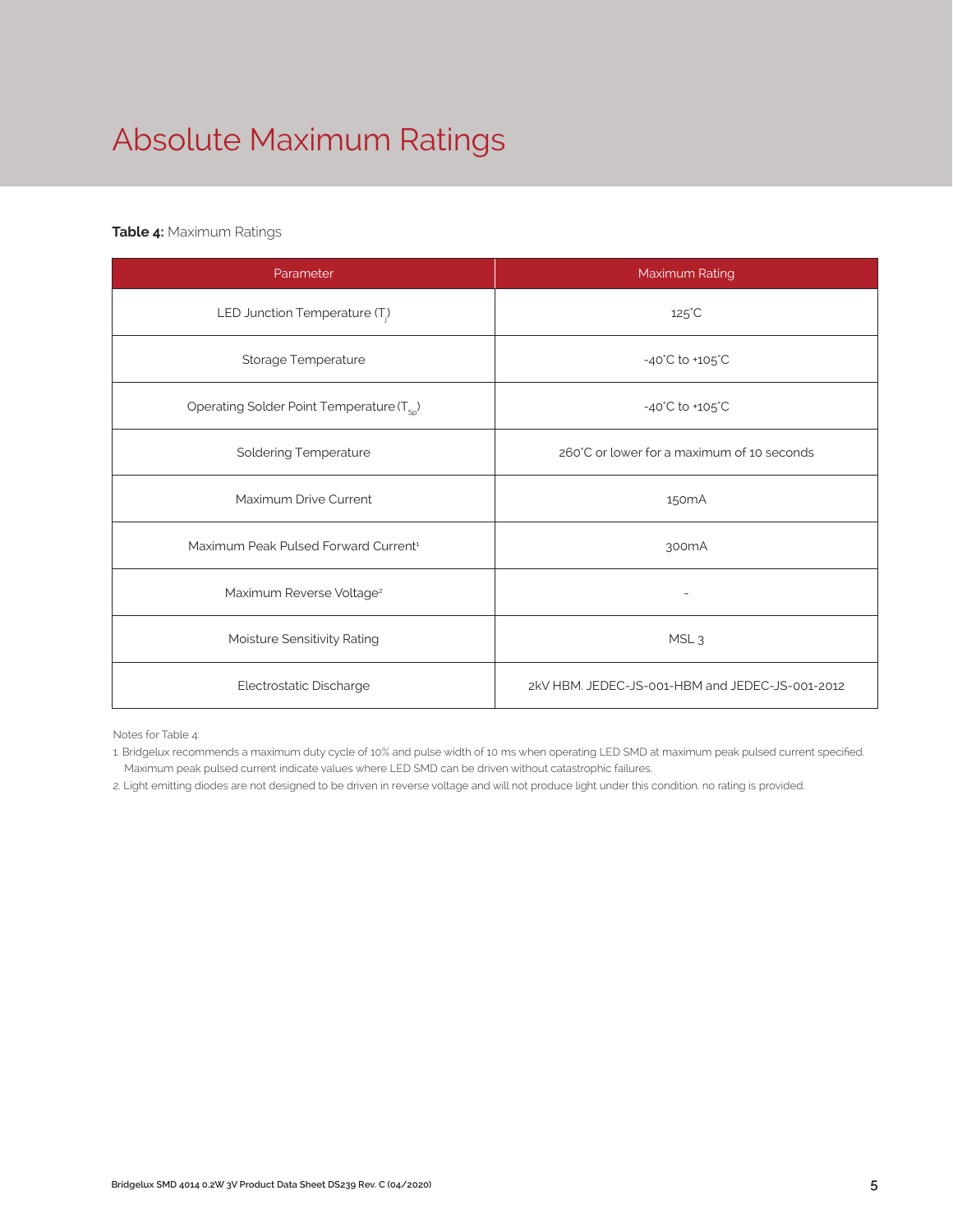## Product Bin Definitions

Table 5 lists the standard photometric luminous flux bins for Bridgelux SMD 4014 LEDs. Although several bins are listed, product availability in a particular bin varies by production run and by product performance. Not all bins are available in all CCTs.

| <b>Bin Code</b> | <b>Minimum</b> | <b>Maximum</b> | <b>Unit</b> | Condition    |
|-----------------|----------------|----------------|-------------|--------------|
| 1A              | 22             | 24             |             |              |
| 1B              | 24             | 26             |             |              |
| 1 <sup>C</sup>  | 26             | 28             | lm          | $I_c = 60mA$ |
| 1D              | 28             | 30             |             |              |
| 1E              | 30             | 32             |             |              |
| 1F              | 32             | 34             |             |              |

## **Table 5:** Luminous Flux Bin Definitions at 60mA, T<sub>sp</sub>=25<sup>°</sup>C

Note for Table 5:

1. Bridgelux maintains a tolerance of ± 7.5% on luminous flux measurements.

| <b>Bin Code</b> | <b>Minimum</b> | Maximum | <b>Unit</b> | <b>Condition</b> |
|-----------------|----------------|---------|-------------|------------------|
| 8               | 2.6            | 2.7     |             |                  |
| 9               | 2.7            | 2.8     |             |                  |
| Α               | 2.8            | 2.9     |             |                  |
| B               | 2.9            | 3.0     |             | $I_c = 60mA$     |
| C               | 3.0            | 3.1     |             |                  |
| D               | 3.1            | 3.2     |             |                  |
| ┍               | 3.2            | 3.3     |             |                  |
| ┍               | 3.3            | 3.4     |             |                  |

## **Table 6:** Forward Voltage Bin Definition at 60mA, T<sub>sp</sub>=25°C

Note for Table 6:

1. Bridgelux maintains a tolerance of ± 0.1V on forward voltage measurements.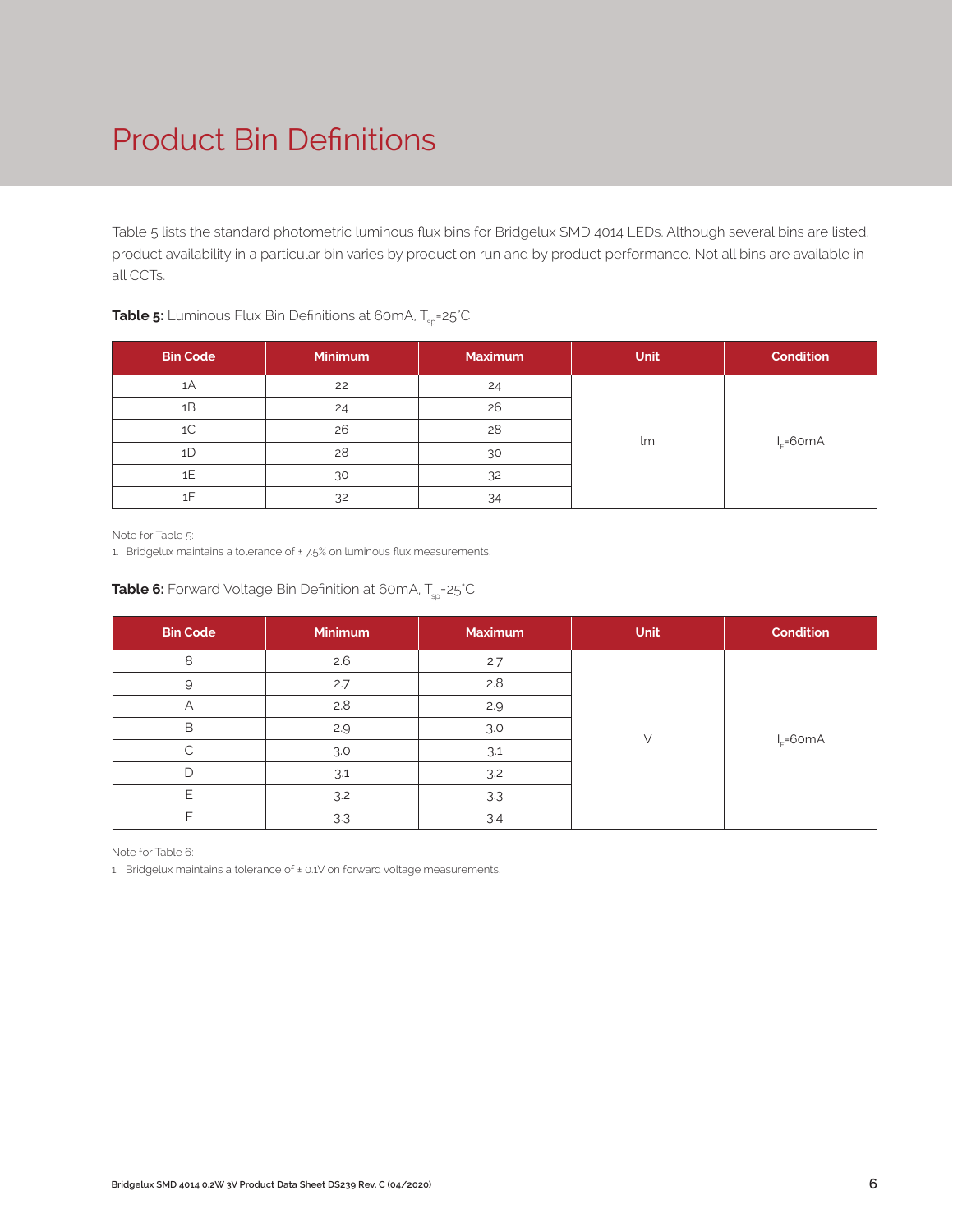## Product Bin Definitions

| <b>CCT</b> |                    | <b>Center Point</b> |        |                   |                   | <b>Ellipse</b>        |                  |
|------------|--------------------|---------------------|--------|-------------------|-------------------|-----------------------|------------------|
|            | <b>Color Space</b> | X.                  | Y      | <b>Major Axis</b> | <b>Minor Axis</b> | <b>Rotation Angle</b> | <b>Color Bin</b> |
|            | 3 SDCM             | 0.4578              | 0.4101 | 0.00810           | 0.00420           | 53.70                 | $\mathbf{1}$     |
| 2700K      | 5 SDCM             | 0.4578              | 0.4101 | 0.00810           | 0.00420           | 53.70                 | 1/A/B/C/D        |
|            | 3 SDCM             | 0.4338              | 0.4030 | 0.00834           | 0.00408           | 53.22                 | 1                |
| 3000K      | 5 SDCM             | 0.4338              | 0.4030 | 0.01390           | 0.00680           | 53.22                 | 1/A/B/C/D        |
|            | 3 SDCM             | 0.4073              | 0.3917 | 0.00927           | 0.00414           | 54.00                 | $\mathbf{1}$     |
| 3500K      | 5 SDCM             | 0.4073              | 0.3917 | 0.01545           | 0.00690           | 54.00                 | 1/A/B/C/D        |
|            | 3 SDCM             | 0.3818              | 0.3797 | 0.00939           | 0.00402           | 53.72                 | $\mathbf{1}$     |
| 4000K      | 5 SDCM             | 0.3818              | 0.3797 | 0.01565           | 0.00670           | 53.72                 | 1/A/B/C/D        |
|            | 3 SDCM             | 0.3447              | 0.3553 | 0.00822           | 0.00354           | 59.62                 | $\mathbf{1}$     |
| 5000K      | 5 SDCM             | 0.3447              | 0.3553 | 0.01370           | 0.00590           | 59.62                 | 1/A/B/C/D        |
|            | 3 SDCM             | 0.3086              | 0.3246 | 0.00669           | 0.00285           | 58.57                 | 1                |
| 6500K      | 5 SDCM             | 0.3086              | 0.3246 | 0.01115           | 0.00475           | 58.57                 | 1/A/B/C/D        |

## **Table 7:** 3- and 5-step MacAdam Ellipse Color Bin Definitions

| Point       |        | 2700K  |             | 3000K  |             | 3500K  |             | 4000K  |        | 5000K  |        | 6500K        | <b>Color Bin</b> |
|-------------|--------|--------|-------------|--------|-------------|--------|-------------|--------|--------|--------|--------|--------------|------------------|
|             | x      | У      | $\mathsf X$ | y      | $\mathbf x$ | У      | $\mathbf x$ | y      | x      | y      | x      | $\mathbf{y}$ |                  |
|             | 0.4813 | 0.4319 | 0.4562      | 0.4260 | 0.4299      | 0.4165 | 0.4006      | 0.4044 | 0.3551 | 0.3760 | 0.3168 | 0.3445       |                  |
| <b>ANSI</b> | 0.4562 | 0.426  | 0.4299      | 0.4165 | 0.3996      | 0.4015 | 0.3736      | 0.3874 | 0.3376 | 0.3616 | 0.2991 | 0.3268       |                  |
|             | 0.4373 | 0.3893 | 0.4147      | 0.3814 | 0.3889      | 0.3690 | 0.3670      | 0.3578 | 0.3366 | 0.3369 | 0.3031 | 0.3077       |                  |
|             | 0.4593 | 0.3944 | 0.4373      | 0.3893 | 0.4147      | 0.3814 | 0.3898      | 0.3716 | 0.3515 | 0.3487 | 0.3184 | 0.3225       |                  |
| V-up        | 0.4687 | 0.4289 | 0.4431      | 0.4213 | 0.4148      | 0.4090 | 0.3871      | 0.3959 | 0.3463 | 0.3687 | 0.3078 | 0.3355       |                  |
|             | 0.4618 | 0.4170 | 0.4377      | 0.4101 | 0.4112      | 0.3996 | 0.3847      | 0.3873 | 0.3457 | 0.3617 | 0.3087 | 0.3292       |                  |
| V-down      | 0.4483 | 0.3919 | 0.4260      | 0.3854 | 0.4018      | 0.3752 | 0.3784      | 0.3647 | 0.3440 | 0.3427 | 0.3107 | 0.3150       | E/F/G/H          |
|             | 0.4542 | 0.4031 | 0.4310      | 0.3960 | 0.4053      | 0.3844 | 0.3807      | 0.3730 | 0.3445 | 0.3495 | 0.3098 | 0.3214       |                  |
| H-left      | 0.4468 | 0.4077 | 0.4223      | 0.3990 | 0.3941      | 0.3848 | 0.3702      | 0.3722 | 0.3371 | 0.3490 | 0.3011 | 0.3171       |                  |
|             | 0.4524 | 0.4089 | 0.4283      | 0.4013 | 0.4012      | 0.3885 | 0.3755      | 0.3755 | 0.3395 | 0.3509 | 0.3044 | 0.3204       |                  |
|             | 0.4703 | 0.4132 | 0.4468      | 0.4077 | 0.4223      | 0.3990 | 0.3950      | 0.3875 | 0.3533 | 0.3620 | 0.3176 | 0.3337       |                  |
| H-right     | 0.4632 | 0.4115 | 0.4394      | 0.4052 | 0.4133      | 0.3945 | 0.3880      | 0.3834 | 0.3498 | 0.3592 | 0.3128 | 0.3289       |                  |
| Center      | 0.4578 | 0.4101 | 0.4338      | 0.4030 | 0.4073      | 0.3917 | 0.3818      | 0.3797 | 0.3447 | 0.3553 | 0.3086 | 0.3246       |                  |

Notes for Table 7:

1. Color binning at  $T_{sp}$ =25°C

2. Bridgelux maintains a tolerance of ± 0.007 on x and y color coordinates in the CIE 1931 color space.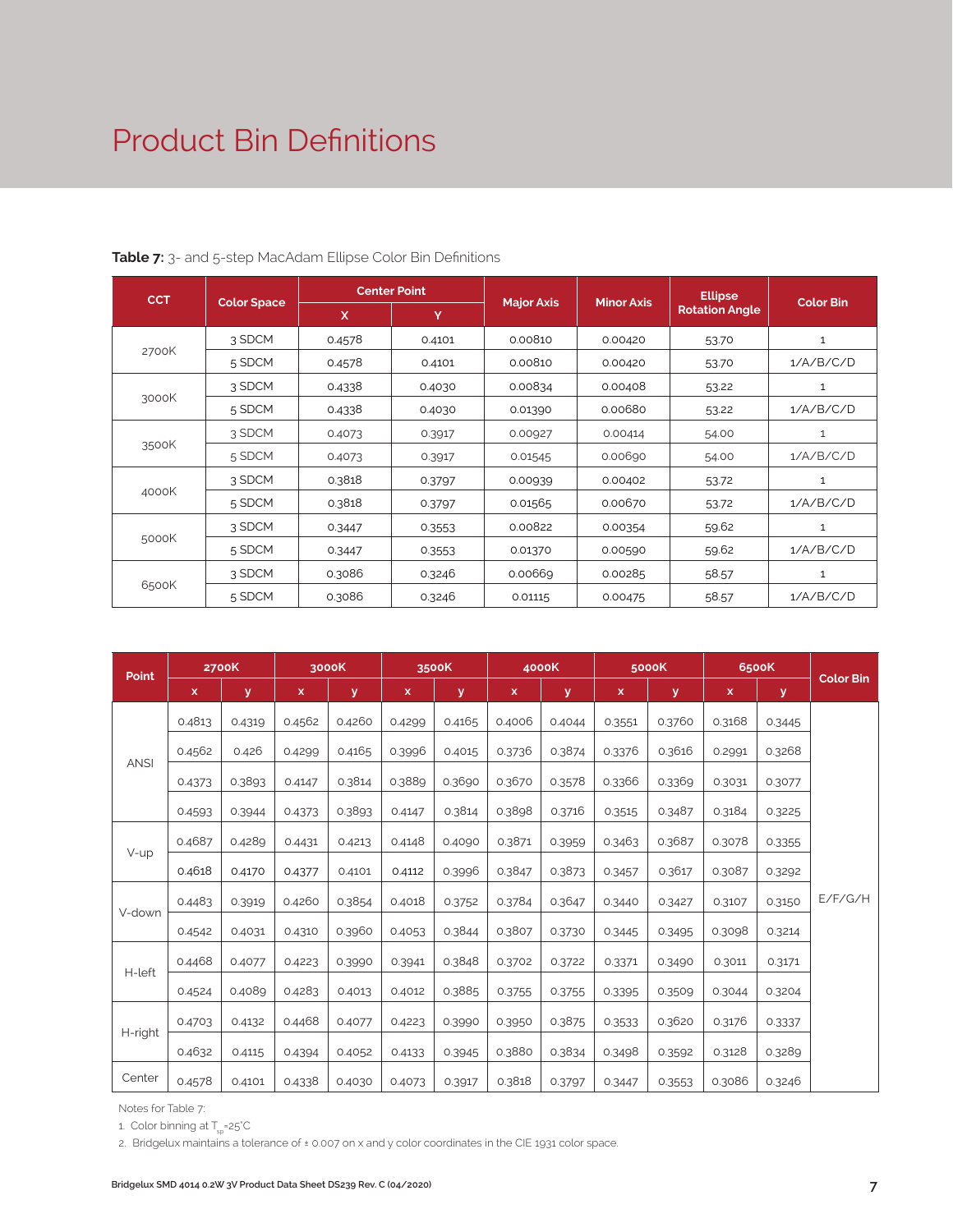## Product Bin Definitions



Н

 $0.42\,$ 

 $0.43\,$ 

 $0.44$ 

 $\overline{D}$ 

٠

 $0.41\,$ 

X

 $\mathbf c$ 

 $0.40\,$ 

G

 $0.39\,$ 

 $0.41$ 

 $0.40$ 

 $> 0.39$ 

 $0.38$ 

 $0.37$ 

 $0.36\,$ 

 $0.38$ 



 $0.43$ 

 $0.42$ 

 $0.41$ 

 $> 0.40$ 

 $0.39$ 

 $0.38\,$ 

 $0.37$   $+$ <br>0.41



3000K

Έ

c

 $0.43\,$ 

 $\overline{\mathsf{G}}$ 

 $0.42\,$ 

 $\bullet$  $\overline{a}$ 

 $H$ 

D

 $0.44$ 

X

 $0.45\,$ 

 $0.46\,$ 



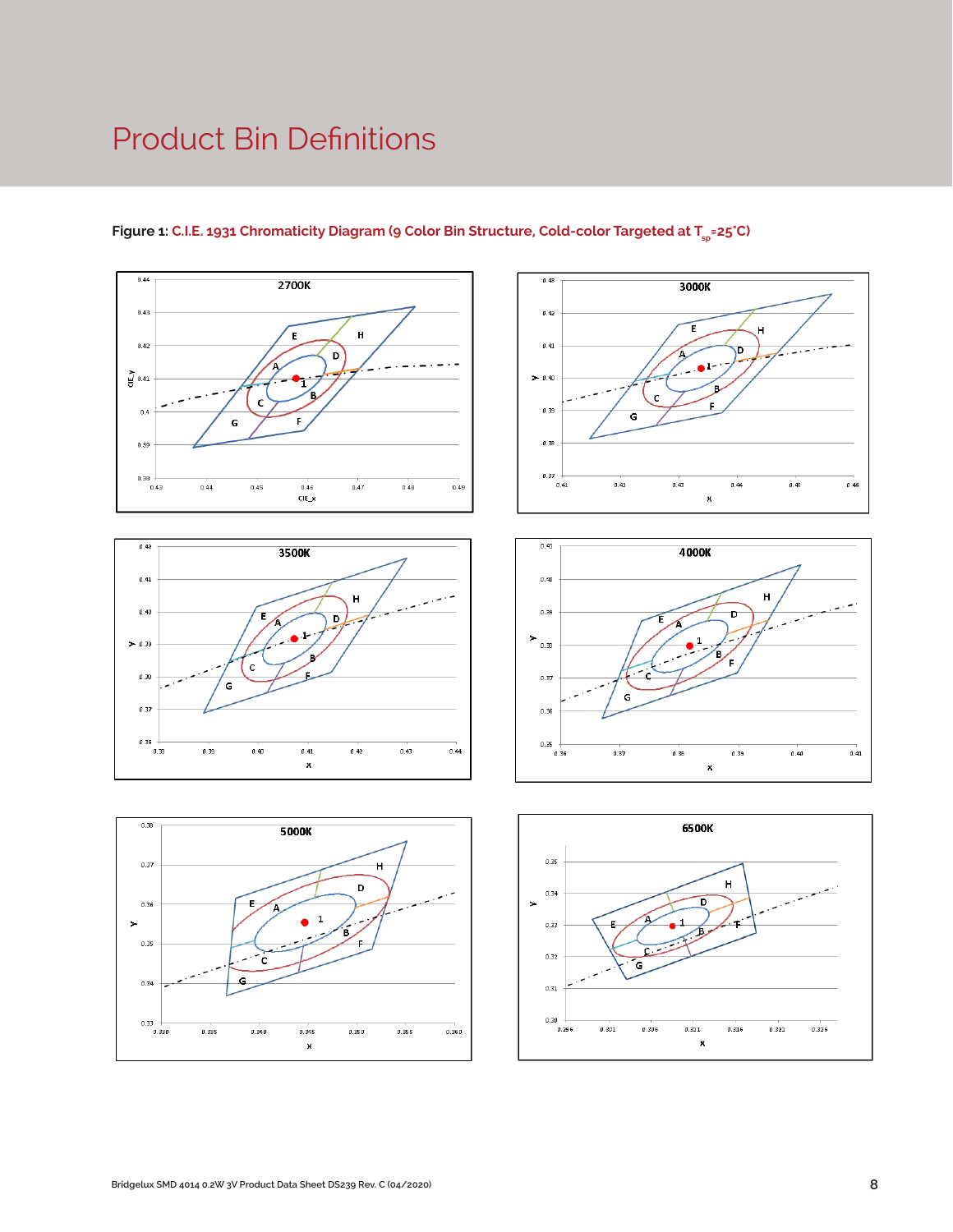## Performance Curves



## Figure 2: Drive Current vs. Voltage (T<sub>SD</sub>=25°C)





Note for Figure 3:

<sup>1.</sup> Bridgelux does not recommend driving LEDs at low currents. Doing so may produce unpredictable results. Pulse width modulation (PWM) is recommended for dimming effects.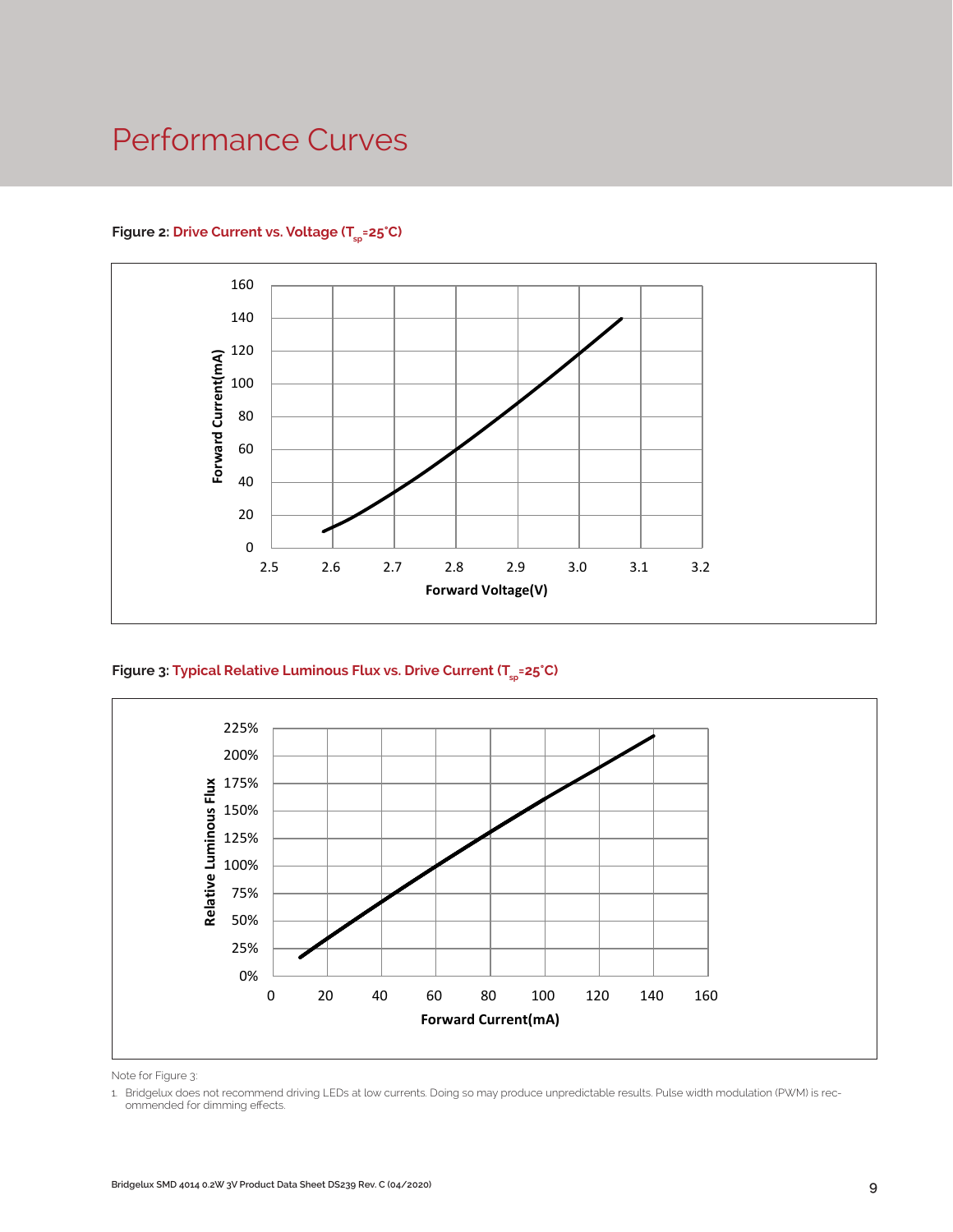## Performance Curves



#### **Figure 4: Typical Relative Flux vs. Solder Point Temperature**

**Figure 5: Typical ccx Shift vs. Solder Point Temperature**



Notes for Figures 5:

- 1. Characteristics shown for warm white based on 3000K CRI80 and 3000K CRI90 .
- 2. Characteristics shown for neutral white based on 4000K CRI80 and 4000K CRI90 .

<sup>3.</sup> Characteristics shown for cool white based on 6500K and CRI80.

<sup>4.</sup> For other color SKUs, the shift in color will vary. Please contact your Bridgelux Sales Representative for more information.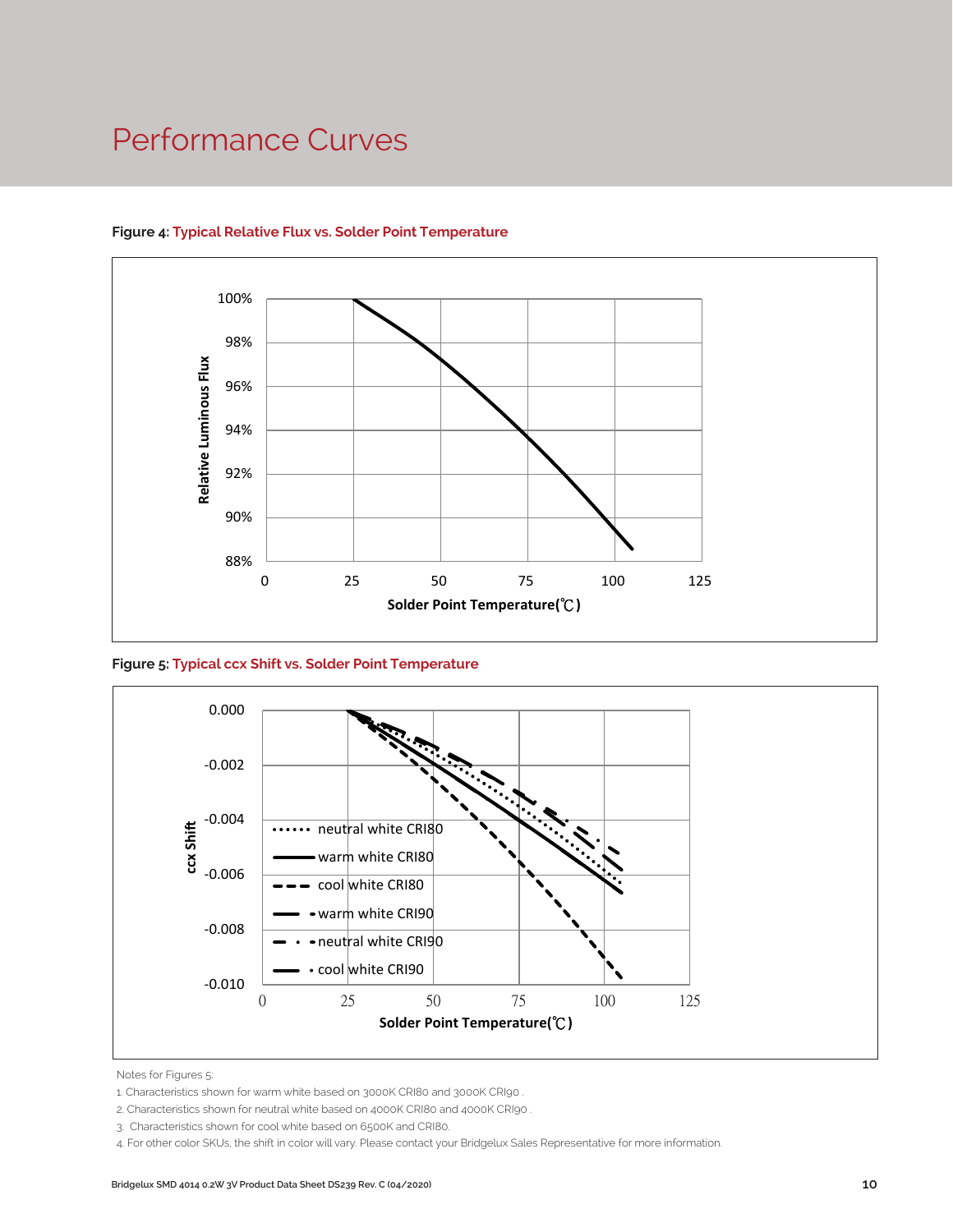## Performance Curves



## **Figure 6: Typical ccy Shift vs.Solder Point Temperature**

Notes for Figures 6:

1. Characteristics shown for warm white based on 3000K CRI80 and 3000K CRI90 .

2. Characteristics shown for neutral white based on 4000K CRI80 and 4000K CRI90 .

3. Characteristics shown for cool white based on 6500K and CRI80.

4. For other color SKUs, the shift in color will vary. Please contact your Bridgelux Sales Representative for more information.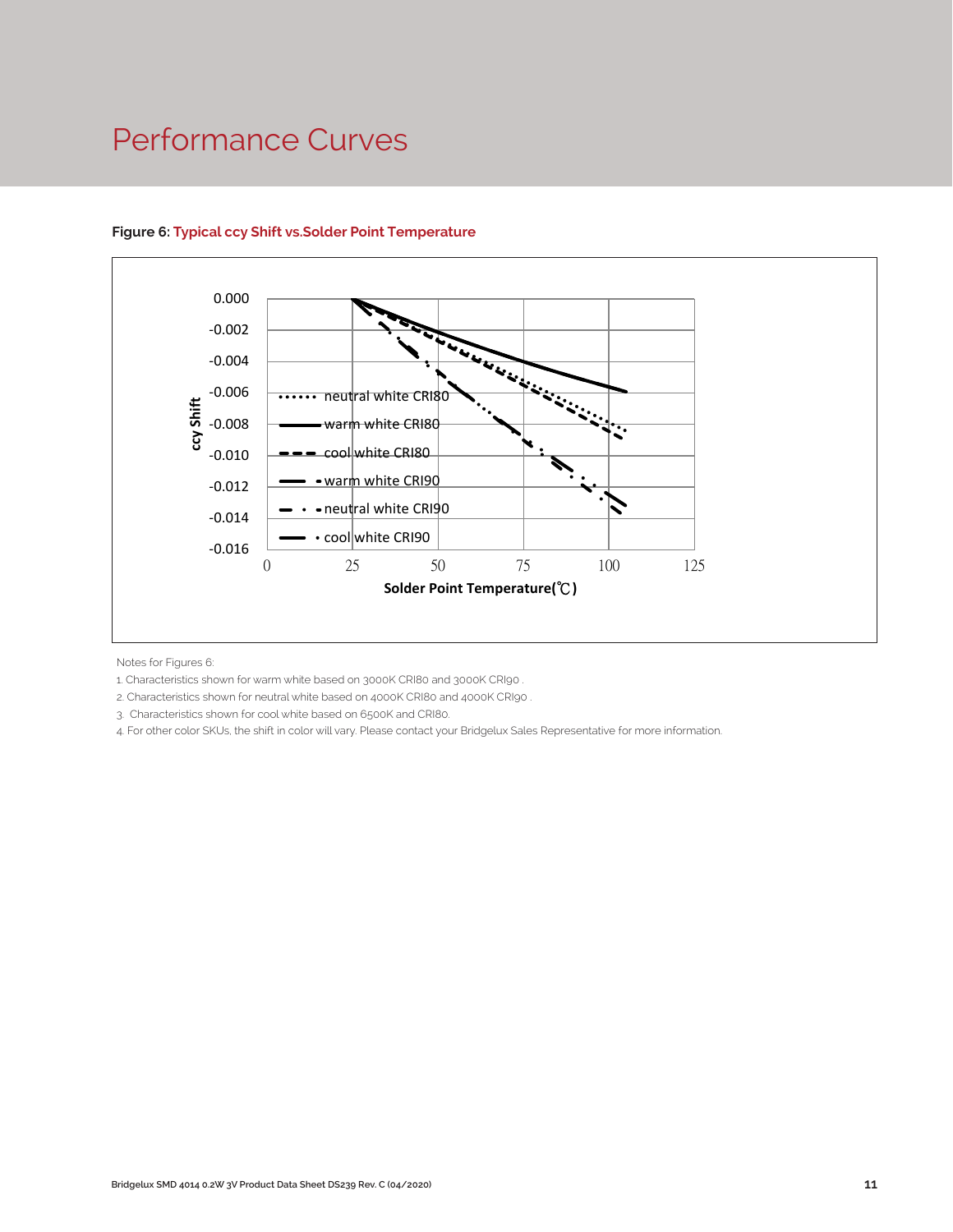## Typical Radiation Pattern



## Figure 7: Typical Spatial Radiation Pattern at 60mA, T<sub>er</sub>=25°C

Notes for Figure 7:

1. Typical viewing angle is 117°.

2. The viewing angle is defined as the off axis angle from the centerline where luminous intensity (Iv) is ½ of the peak value.

Figure 8: Typical Polar Radiation Pattern at 60mA, T<sub>sp</sub>=25°C

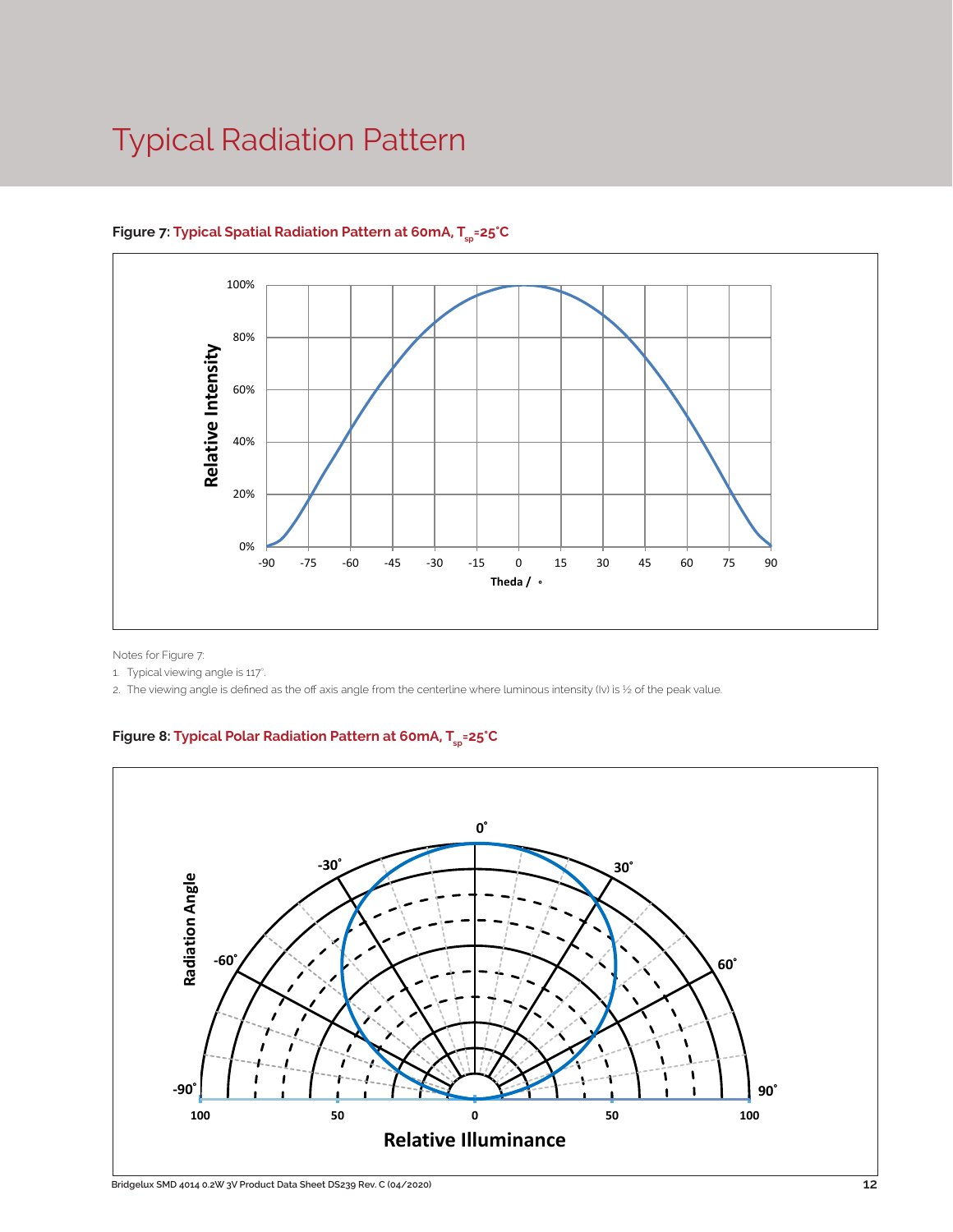## Typical Color Spectrum

#### **Figure 9: Typical Color Spectrum**



Notes for Figure 9:

1. Color spectra measured atnominal current for Tsp = 25°C

2. Color spectra shown for 80 CRI and 90 CRI products.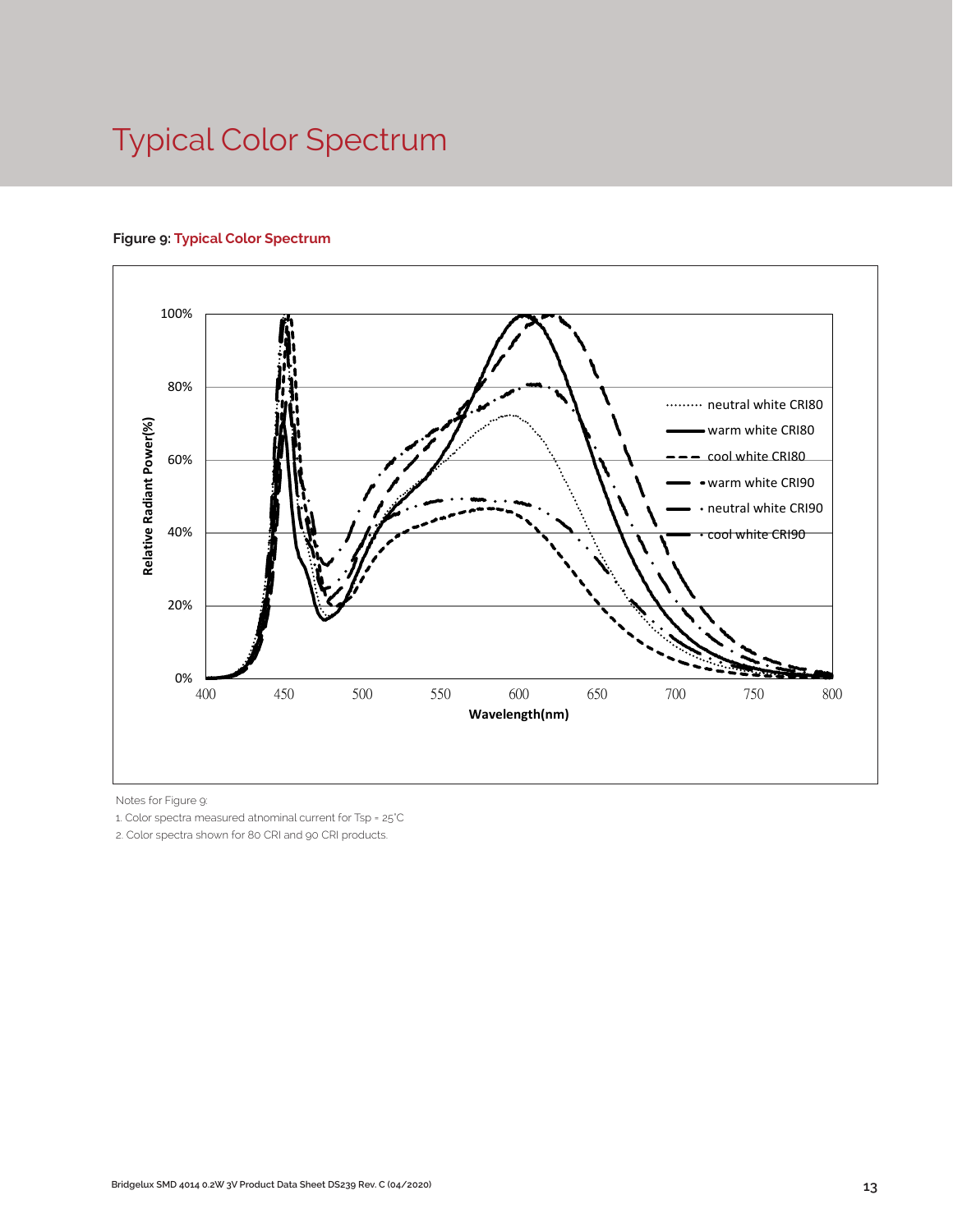## Mechanical Dimensions

## **Figure 10: Drawing for SMD 4014**



**Side View** 

Notes for Figure 10:

1. Drawings are not to scale.

2. Drawing dimensions are in millimeters.

3. Unless otherwise specified, tolerances are ± 0.10mm.

#### **Recommended PCB Soldering Pad Pattern**

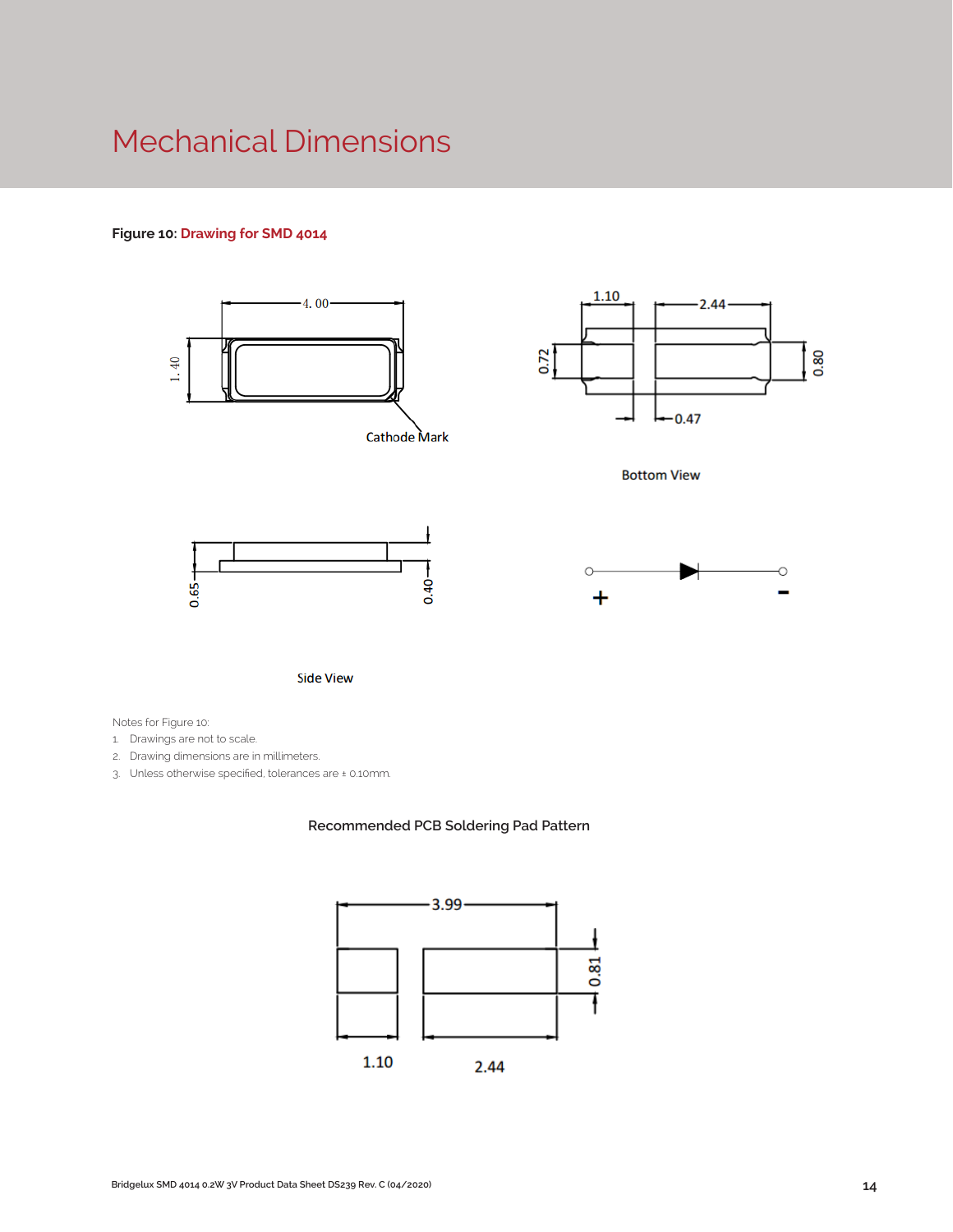# Reliability

#### **Table 8: Reliability Test Items and Conditions**

| No.            | <b>Items</b>                        | Reference<br><b>Standard</b> | <b>Test Conditions</b>                                                                                    | <b>Drive</b><br><b>Current</b> | <b>Test Duration</b> | <b>Units</b><br>Failed/Tested |
|----------------|-------------------------------------|------------------------------|-----------------------------------------------------------------------------------------------------------|--------------------------------|----------------------|-------------------------------|
| $\mathbf{1}$   | Moisture/Reflow Sensitivity         | J-STD-020E                   | $Tstd = 260°C$ , 10sec,<br>Precondition: 60°C, 60%RH, 168hr                                               | ٠                              | 3 reflows            | 0/22                          |
| $\overline{c}$ | Low Temperature Storage             | JESD22-A119                  | $T_a = -40^{\circ}C$                                                                                      | $\sim$                         | 1000 hours           | 0/22                          |
| 3              | High Temperature Storage            | JESD22-A103D                 | $T_a = 105^{\circ}C$                                                                                      |                                | 1000 hours           | 0/22                          |
| $\overline{4}$ | Low Temperature Operating Life      | JESD22-A108D                 | $T_a = -40^{\circ}C$                                                                                      | 60 <sub>m</sub> A              | 1000 hours           | 0/22                          |
| 5              | Temperature Humidity Operating Life | JESD22-A101C                 | $T_{\rm SD} = 85^{\circ}$ C, RH=85%                                                                       | 60 <sub>m</sub> A              | 1000 hours           | 0/22                          |
| 6              | High Temperature Operating Life     | JESD22-A108D                 | $T_{\rm sn}$ =105°C                                                                                       | 150 <sub>m</sub> A             | 1000 hours           | 0/22                          |
| 7              | Power switching                     | IEC62717:2014                | $T_{\rm SD}$ = 105 $\degree$ C<br>30 sec on, 30 sec off                                                   | 150 <sub>m</sub> A             | 30000 cycles         | 0/22                          |
| 8              | Thermal Shock                       | JESD22-A106B                 | $T_a = -40^{\circ}C - 100^{\circ}C$ ;<br>Dwell: 15min; Transfer: 10sec                                    |                                | 200 cycles           | 0/22                          |
| 9              | Temperature Cycle                   | JESD22-A104E                 | $T_a = -40^{\circ}C \sim 100^{\circ}C$ ;<br>Dwell at extreme temperature: 15min;<br>Ramp rate < 105°C/min |                                | 200 cycles           | 0/22                          |
| 10             | Electrostatic Discharge             | JS-001-2012                  | HBM, 2KV, 1.5kΩ, 100pF,<br>Alternately positive or negative                                               |                                |                      | 0/22                          |

## **Passing Criteria**

| <b>Item</b>                     | <b>Symbol</b> | Test Condition    | <b>Passing Criteria</b> |
|---------------------------------|---------------|-------------------|-------------------------|
| Forward Voltage                 | Vf            | 60 <sub>m</sub> A | ΔVf<10%                 |
| Luminous Flux                   | ŀ٧            |                   | ∆Fv<30%                 |
| <b>Chromaticity Coordinates</b> | (x, y)        | 60 <sub>m</sub> A | Δu'v'<0.007             |

Notes for Table 8:

1. Measurements are performed after allowing the LEDs to return to room temperature

2.  $T_{\text{std}}$ : reflow soldering temperature;  $T_{\text{a}}$ : ambient temperature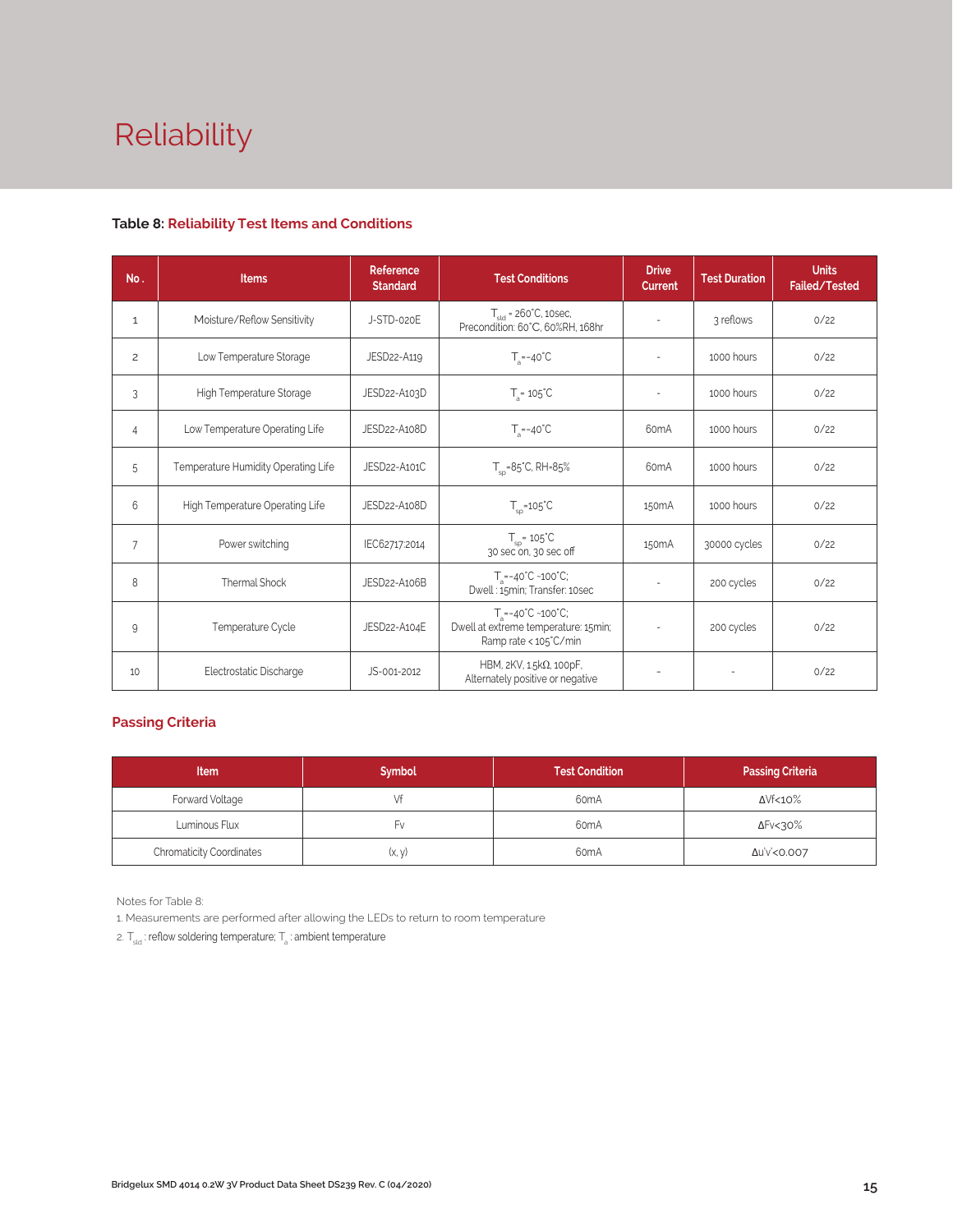## Reflowing Characteristics

#### **Figure 11 : Reflow Profile**



| <b>Profile Feature</b>                                                 | <b>Lead Free Assembly</b> |
|------------------------------------------------------------------------|---------------------------|
| Temperature Min. (Tsmin)                                               | 160 °C                    |
| Temperature Min. (T <sub>Smax</sub> )                                  | $205 \degree C$           |
| Time (ts) from Ts <sub>min</sub> to Ts <sub>max</sub>                  | 60-150 seconds            |
| Ramp-Up Rate $(T_L$ to $T_p$ )                                         | 3 °C/second               |
| Liquidus Temperature (TL)                                              | 220 °C                    |
| Time (tL) Maintained Above TL                                          | 60-150 seconds            |
| Peak Package Body Temperature (Tp)                                     | 260 °C max.               |
| Time (tp) Within 5 °C of the Specified Classification Temperature (Tc) | 25 seconds max.           |
| Ramp-Down Rate $(T_P$ to $T_L$ )                                       | 5 °C/second max.          |
| Time 25 °C to Peak Temperature                                         | 10 minutes max.           |

#### **Figure 12 : Pick and Place**



Note for Figure 12:

1. When using a pick and place machine, choose a nozzle that has a larger diameter than the LED's emitting surface. Using a Pick-and-Place nozzle with a smaller diameter than the size of the LEDs emitting surface will cause damage and may also cause the LED to not illuminate.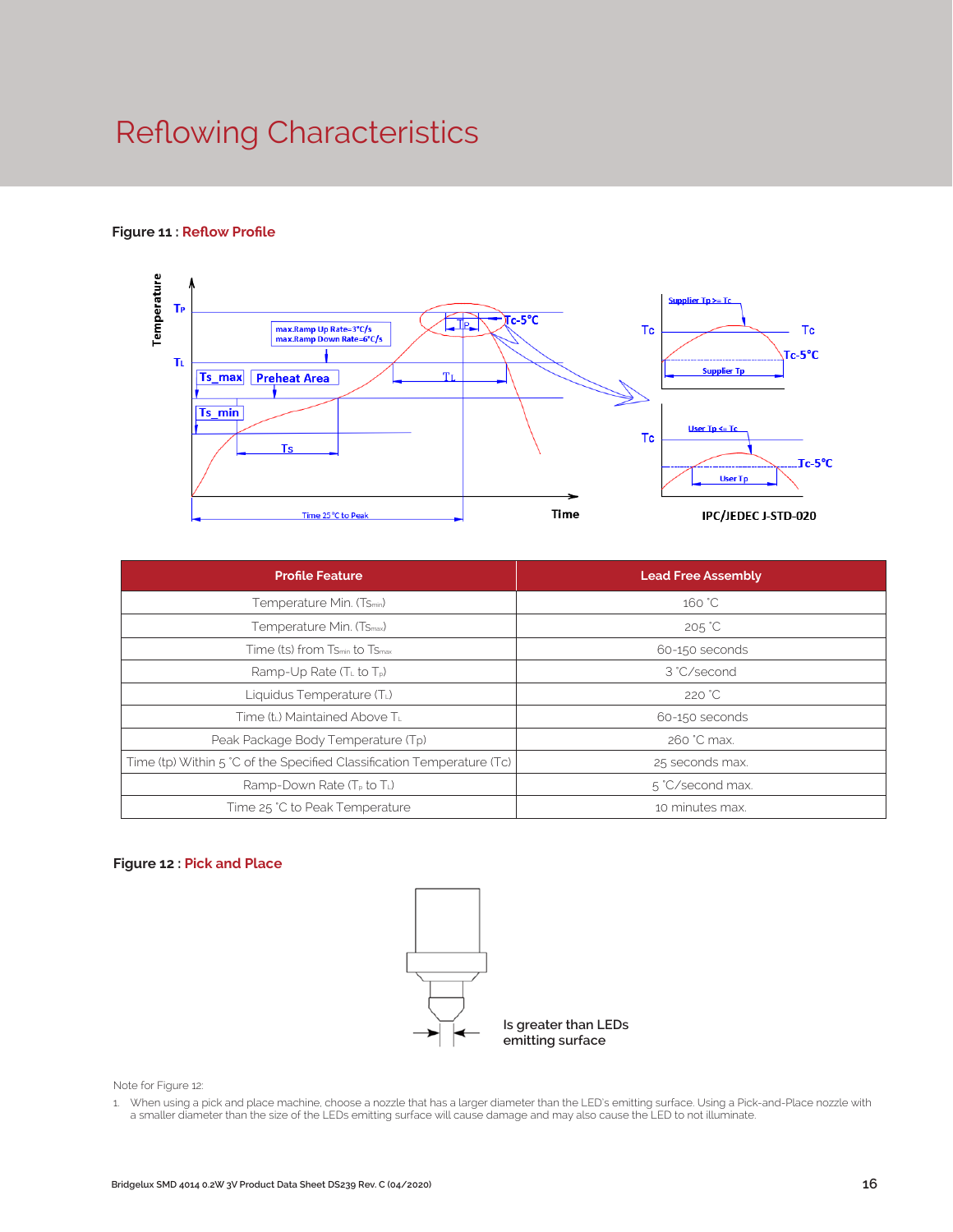## Packaging

#### **Figure 13: Emitter Reel Drawings**



Note for Figure 13:

1. Drawings are not to scale. Drawing dimensions are in millimeters.

#### **Figure 14: Emitter Tape Drawings**



Note for Figure 14:

1. Drawings are not to scale. Drawing dimensions are in millimeters.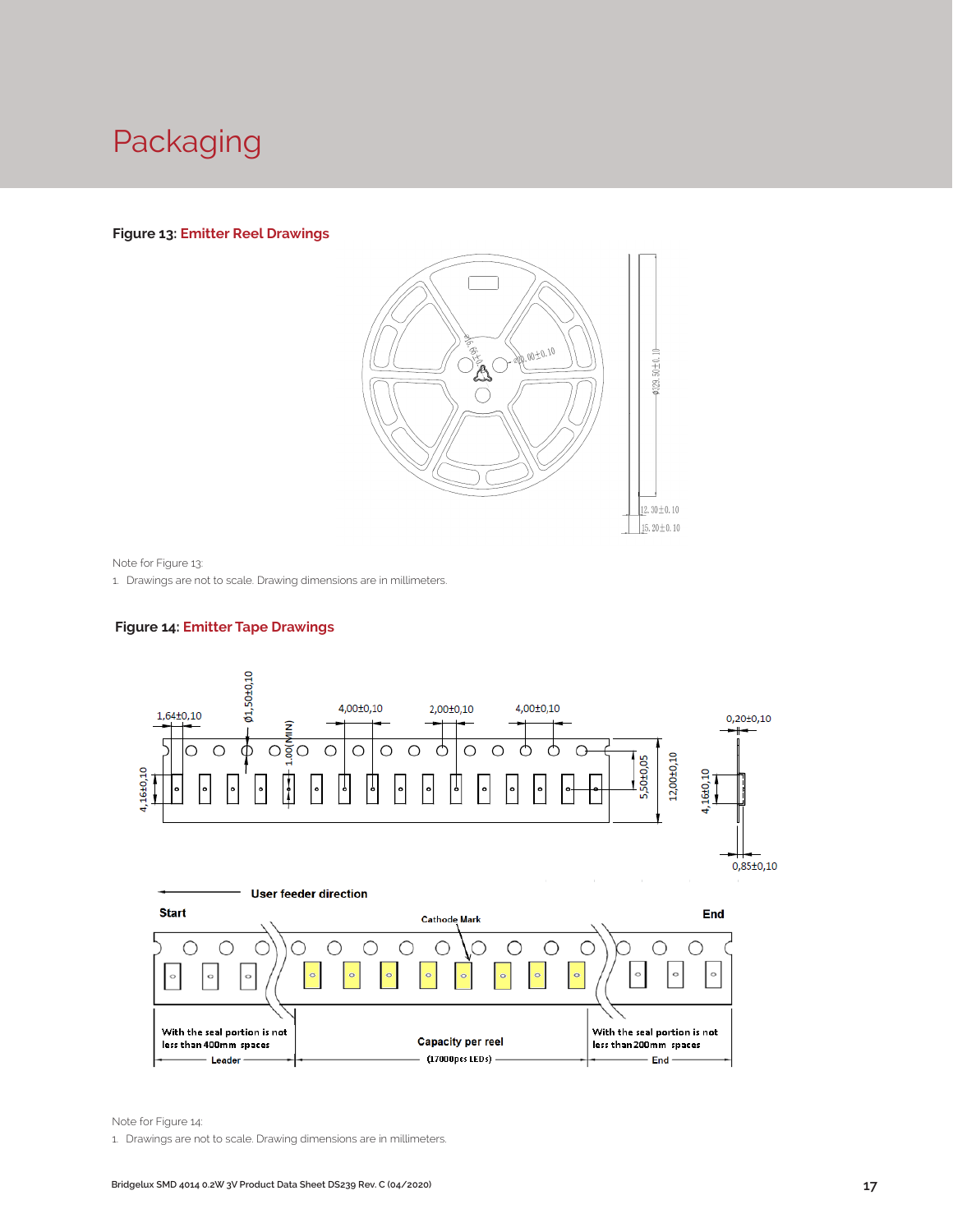## Packaging

## **Figure 15: Emitter Reel Packaging Drawings**



Note for Figure 15:

1. Drawings are not to scale.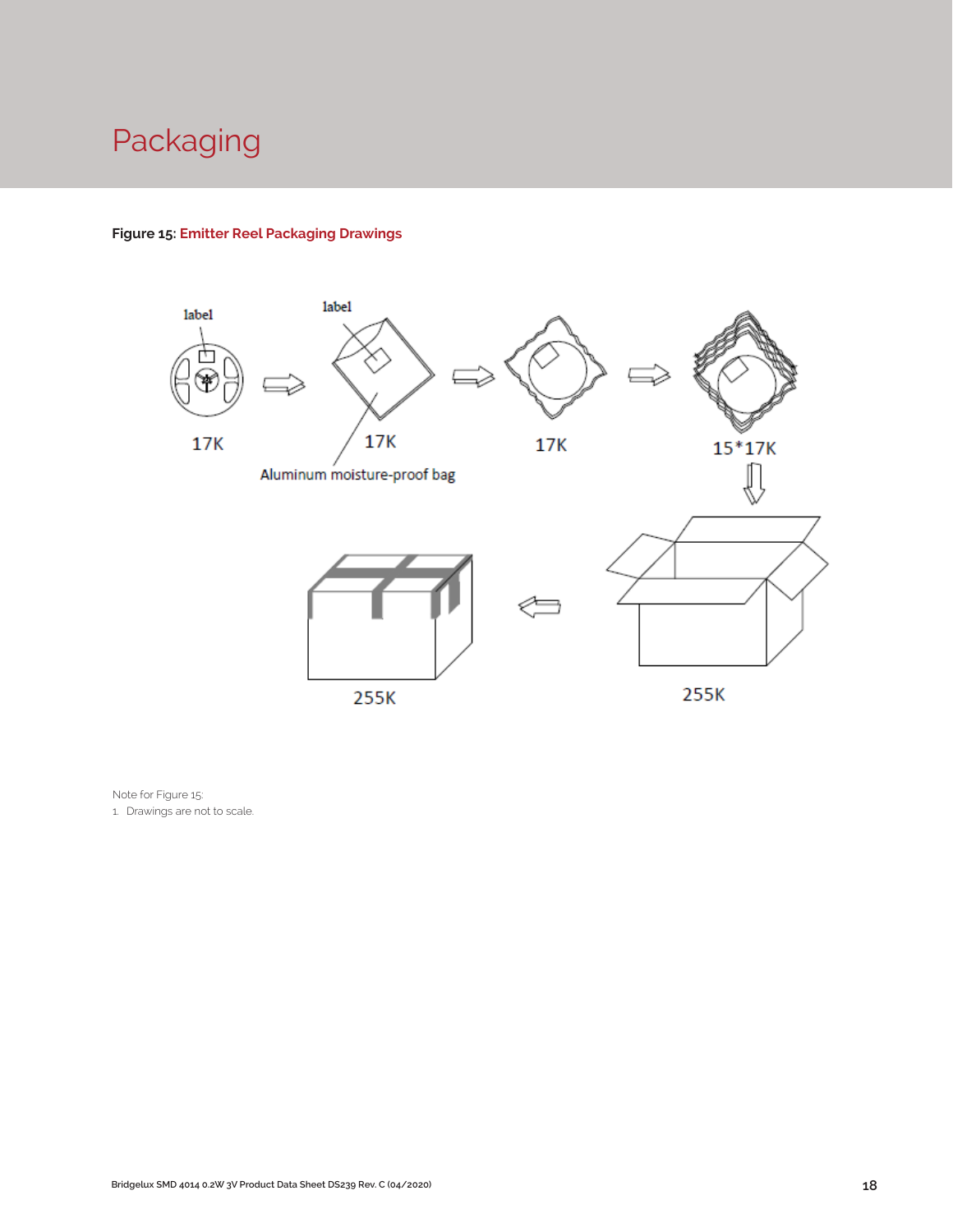## Design Resources

Please contact your Bridgelux sales representative for assistance.

## **Precautions**

#### **CAUTION: CHEMICAL EXPOSURE HAZARD**

Exposure to some chemicals commonly used in luminaire manufacturing and assembly can cause damage to the LED emitter. Please consult Bridgelux Application Note AN51 for additional information.

#### **CAUTION: EYE SAFETY**

Eye safety classification for the use of Bridgelux SMD LED emitter is in accordance with IEC specification EN62471: Photobiological Safety of Lamps and Lamp Systems. SMD LED emitters are classified as Risk Group 1 when operated at or below the maximum drive current. Please use appropriate precautions. It is important that employees working with LEDs are trained to use them safely.

#### **CAUTION: RISK OF BURN**

Do not touch the SMD LED emitter during operation. Allow the emitter to cool for a sufficient period of time before handling. The SMD LED emitter may reach elevated temperatures such that could burn skin when touched.

## **Disclaimers**

#### **MINOR PRODUCT CHANGE POLICY**

The rigorous qualification testing on products offered by Bridgelux provides performance assurance. Slight cosmetic changes that do not affect form, fit, or function may occur as Bridgelux continues product optimization.

## CAUTION

#### **CONTACT WITH LIGHT EMITTING SURFACE (LES)**

Avoid any contact with the LES. Do not touch the LES of the emitter or apply stress to the LES (yellow phosphor resin area). Contact may cause damage to the emitter

Optics and reflectors must not be mounted in contact with the LES (yellow phosphor resin area).

#### **STANDARD TEST CONDITIONS**

Unless otherwise stated, LED emitter testing is performed at the nominal drive current.